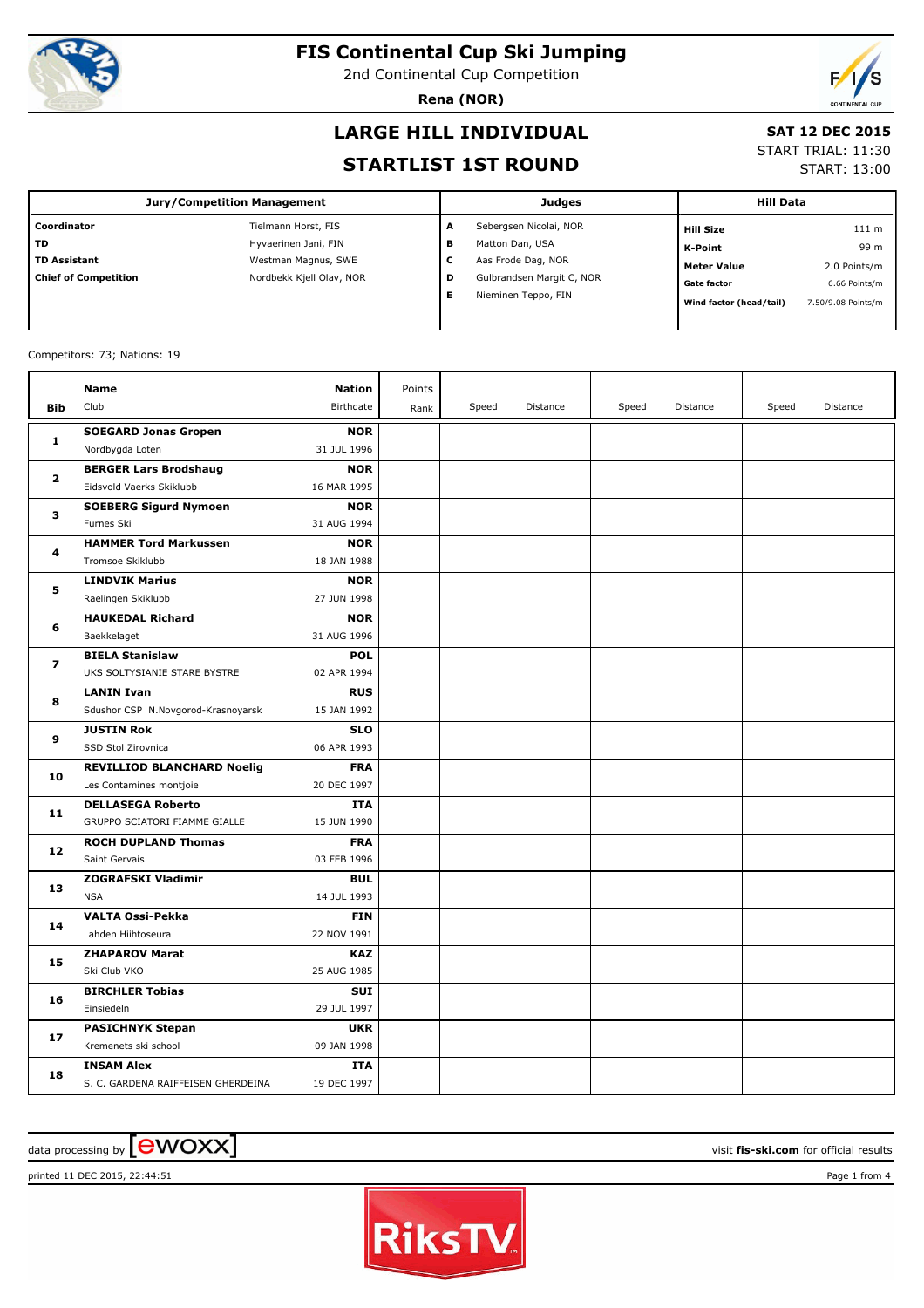

2nd Continental Cup Competition

**Rena (NOR)**



## **LARGE HILL INDIVIDUAL**

### **SAT 12 DEC 2015**

# **STARTLIST 1ST ROUND**

START TRIAL: 11:30

|     |                                          |                           |        |       | STARTLIST 1ST ROUND |       |          |       | <b>START: 13:00</b> |
|-----|------------------------------------------|---------------------------|--------|-------|---------------------|-------|----------|-------|---------------------|
|     | Name                                     | <b>Nation</b>             | Points |       |                     |       |          |       |                     |
| Bib | Club                                     | Birthdate                 | Rank   | Speed | Distance            | Speed | Distance | Speed | Distance            |
|     | <b>BJOERENG Joacim Oedegaard</b>         | <b>NOR</b>                |        |       |                     |       |          |       |                     |
| 19  | Roeykenhopp                              | 14 DEC 1995               |        |       |                     |       |          |       |                     |
| 20  | <b>ALEXANDER Nicholas</b>                | <b>USA</b>                |        |       |                     |       |          |       |                     |
|     | Lebanon Outing Club                      | 24 AUG 1988               |        |       |                     |       |          |       |                     |
|     | <b>WINTER Paul</b>                       | <b>GER</b>                |        |       |                     |       |          |       |                     |
| 21  | SC Willingen                             | 05 OCT 1997               |        |       |                     |       |          |       |                     |
|     | <b>TOLLINGER Elias</b>                   | <b>AUT</b>                |        |       |                     |       |          |       |                     |
| 22  | SV Innsbruck-Bergisel-Tirol              | 25 MAR 1995               |        |       |                     |       |          |       |                     |
|     | <b>CHOI Heung-chul</b>                   | <b>KOR</b>                |        |       |                     |       |          |       |                     |
| 23  | High1 Resort                             | 03 DEC 1981               |        |       |                     |       |          |       |                     |
|     | <b>GLASDER Michael</b>                   | <b>USA</b>                |        |       |                     |       |          |       |                     |
| 24  | Norge Ski Club                           | 27 MAR 1989               |        |       |                     |       |          |       |                     |
|     | <b>CECON Federico</b>                    | <b>ITA</b>                |        |       |                     |       |          |       |                     |
| 25  | GRUPPO SCIATORI FIAMME GIALLE            | 11 JUN 1994               |        |       |                     |       |          |       |                     |
|     | <b>MITROFAN Nicolae Sorin</b>            | <b>ROU</b>                |        |       |                     |       |          |       |                     |
| 26  | CSS Brasovia                             | 26 MAR 1999               |        |       |                     |       |          |       |                     |
|     | <b>TROFIMOV Roman Sergeevich</b>         | <b>RUS</b>                |        |       |                     |       |          |       |                     |
| 27  | Sdushor CSP N. Novgorod                  | 19 NOV 1989               |        |       |                     |       |          |       |                     |
|     | <b>HUBER Stefan</b>                      | <b>AUT</b>                |        |       |                     |       |          |       |                     |
| 28  | SC Seekirchen-Salzburg                   | 08 MAR 1994               |        |       |                     |       |          |       |                     |
| 29  | <b>NOUSIAINEN Eetu</b>                   | <b>FIN</b>                |        |       |                     |       |          |       |                     |
|     | Puijo Ski club                           | 29 APR 1997               |        |       |                     |       |          |       |                     |
| 30  | <b>TAEHKAEVUORI Frans</b>                | <b>FIN</b>                |        |       |                     |       |          |       |                     |
|     | Lahden Hiihtoseura                       | 01 JAN 1992               |        |       |                     |       |          |       |                     |
| 31  | <b>BICKNER Kevin</b>                     | <b>USA</b>                |        |       |                     |       |          |       |                     |
|     | Norge Ski Club                           | 23 SEP 1996               |        |       |                     |       |          |       |                     |
| 32  | <b>PITEA Sorin Iulian</b>                | <b>ROU</b>                |        |       |                     |       |          |       |                     |
|     | CSS Dinamo Rasnov                        | 09 JUL 1997               |        |       |                     |       |          |       |                     |
| 33  | <b>ANTONISSEN Lars</b>                   | <b>NED</b>                |        |       |                     |       |          |       |                     |
|     |                                          | 31 JUL 1995               |        |       |                     |       |          |       |                     |
| 34  | <b>BIEGUN Krzysztof</b>                  | <b>POL</b>                |        |       |                     |       |          |       |                     |
|     | SS-R LZS Sokol Szczyrk                   | 21 MAY 1994               |        |       |                     |       |          |       |                     |
| 35  | <b>KLUSEK Bartlomiej</b>                 | <b>POL</b>                |        |       |                     |       |          |       |                     |
|     | LKS Klmczok Bystra                       | 15 JAN 1993               |        |       |                     |       |          |       |                     |
| 36  | <b>BRASME Paul</b><br><b>U.S VENTRON</b> | <b>FRA</b><br>03 AUG 1997 |        |       |                     |       |          |       |                     |
|     | <b>KALINICHENKO Vitaliy</b>              | <b>UKR</b>                |        |       |                     |       |          |       |                     |
| 37  | Vorokhta Ski School                      | 09 AUG 1993               |        |       |                     |       |          |       |                     |
|     | <b>TKACHENKO Sergey</b>                  | KAZ                       |        |       |                     |       |          |       |                     |
| 38  | Almaty Skiclub                           | 08 JUN 1999               |        |       |                     |       |          |       |                     |
|     | <b>JELAR Ziga</b>                        | <b>SLO</b>                |        |       |                     |       |          |       |                     |
| 39  | Sk Triglav kranj                         | 22 OCT 1997               |        |       |                     |       |          |       |                     |
|     | <b>AIGNER Clemens</b>                    | <b>AUT</b>                |        |       |                     |       |          |       |                     |
| 40  | SV Innsbruck-Bergisel-Tirol              | 02 FEB 1993               |        |       |                     |       |          |       |                     |
|     | <b>EGLOFF Luca</b>                       | <b>SUI</b>                |        |       |                     |       |          |       |                     |
| 41  | Grabserberg                              | 06 JUN 1995               |        |       |                     |       |          |       |                     |
|     | <b>CHOI Seou</b>                         | <b>KOR</b>                |        |       |                     |       |          |       |                     |
| 42  | High1 Resort                             | 03 DEC 1982               |        |       |                     |       |          |       |                     |
|     |                                          |                           |        |       |                     |       |          |       |                     |

 $\frac{1}{2}$  data processing by  $\boxed{\text{ewOX}}$ 



printed 11 DEC 2015, 22:44:51 Page 2 from 4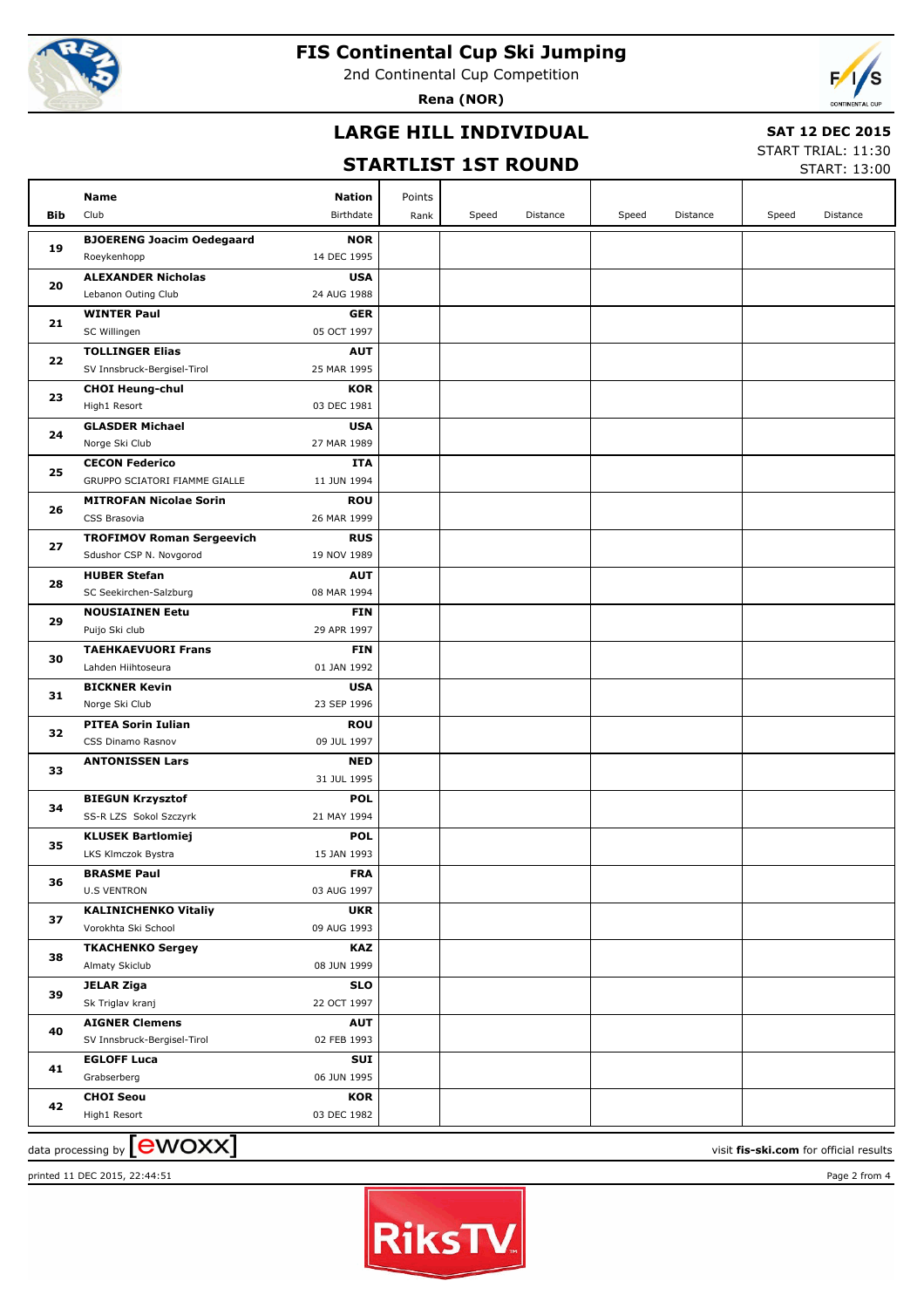

2nd Continental Cup Competition

**Rena (NOR)**



## **LARGE HILL INDIVIDUAL**

### **SAT 12 DEC 2015**

## **STARTLIST 1ST ROUND**

START TRIAL: 11:30

|     |                                    |                           |                |       | SIARILISI ISI KUUND |       |          |       | START: 13:00    |
|-----|------------------------------------|---------------------------|----------------|-------|---------------------|-------|----------|-------|-----------------|
|     | Name                               | <b>Nation</b>             | Points         |       |                     |       |          |       |                 |
| Bib | Club                               | Birthdate                 | Rank           | Speed | Distance            | Speed | Distance | Speed | <b>Distance</b> |
|     | <b>KIM Hyun-ki</b>                 | <b>KOR</b>                |                |       |                     |       |          |       |                 |
| 43  | High1 Resort                       | 09 FEB 1983               |                |       |                     |       |          |       |                 |
|     | <b>SINKOVEC Jure</b>               | <b>SLO</b>                | 1              |       |                     |       |          |       |                 |
| 44  | SSK SAM Ihan                       | 03 JUL 1985               | 30.            |       |                     |       |          |       |                 |
|     | <b>SARDYKO Alexander</b>           | <b>RUS</b>                | $\overline{2}$ |       |                     |       |          |       |                 |
| 45  | Sdushor CSP N.Novgorod-Krasnoyarsk | 08 MAY 1990               | 29.            |       |                     |       |          |       |                 |
|     | <b>NAGLIC Tomaz</b>                | <b>SLO</b>                | 3              |       |                     |       |          |       |                 |
| 46  | SSK Alpina Ziri                    | 18 JUL 1989               | 28.            |       |                     |       |          |       |                 |
|     | <b>DIETHART Thomas</b>             | <b>AUT</b>                | 4              |       |                     |       |          |       |                 |
| 47  | UVB Hinzenbach-Oberoesterreich     | 25 FEB 1992               | 27.            |       |                     |       |          |       |                 |
| 48  | <b>AUNE Joakim</b>                 | <b>NOR</b>                | 5              |       |                     |       |          |       |                 |
|     | Byaasen                            | 10 AUG 1993               | 26.            |       |                     |       |          |       |                 |
| 49  | <b>TOROK Eduard</b>                | <b>ROU</b>                | 6              |       |                     |       |          |       |                 |
|     | CSS Dinamo Rasnov                  | 02 MAY 1997               | 25.            |       |                     |       |          |       |                 |
| 50  | <b>ALTENBURGER Florian</b>         | <b>AUT</b>                | $\overline{7}$ |       |                     |       |          |       |                 |
|     | SC Seekirchen-Salzburg             | 02 NOV 1993               | 24.            |       |                     |       |          |       |                 |
| 51  | <b>STURSA Vojtech</b>              | <b>CZE</b>                | 8              |       |                     |       |          |       |                 |
|     | Dukla Liberec                      | 03 AUG 1995               | 23.            |       |                     |       |          |       |                 |
| 52  | <b>SJOEEN Phillip</b>              | <b>NOR</b>                | 9              |       |                     |       |          |       |                 |
|     | Bekkelaget SK                      | 24 DEC 1995               | 22.            |       |                     |       |          |       |                 |
| 53  | <b>HVALA Jaka</b>                  | <b>SLO</b>                | 10             |       |                     |       |          |       |                 |
|     | Ssk Ponikve                        | 15 JUL 1993               | 21.            |       |                     |       |          |       |                 |
| 54  | <b>ASCHENWALD Philipp</b>          | <b>AUT</b>                | 11             |       |                     |       |          |       |                 |
|     | SC Mayerhofen-Tirol                | 12 NOV 1995               | 20.            |       |                     |       |          |       |                 |
| 55  | <b>KAELIN Pascal</b><br>Einsiedeln | <b>SUI</b><br>11 JAN 1993 | 12<br>19.      |       |                     |       |          |       |                 |
|     | <b>FUCHS Tim</b>                   | <b>GER</b>                | 13             |       |                     |       |          |       |                 |
| 56  | SC Degenfeld                       | 03 AUG 1997               | 18.            |       |                     |       |          |       |                 |
|     | <b>ZNISZCZOL Aleksander</b>        | <b>POL</b>                | 14             |       |                     |       |          |       |                 |
| 57  | WSS Wisla                          | 08 MAR 1994               | 17.            |       |                     |       |          |       |                 |
|     | <b>MIETUS Krzysztof</b>            | <b>POL</b>                | 15             |       |                     |       |          |       |                 |
| 58  | AZS Zakopane                       | 08 MAR 1991               | 16.            |       |                     |       |          |       |                 |
|     | <b>WOLNY Jakub</b>                 | <b>POL</b>                | 18             |       |                     |       |          |       |                 |
| 59  | Lks Klimczok bystra                | 15 MAY 1995               | 14.            |       |                     |       |          |       |                 |
|     | <b>NEUMAYER Michael</b>            | <b>GER</b>                | 18             |       |                     |       |          |       |                 |
| 60  | SC 1906 Oberstdorf                 | 15 JAN 1979               | 14.            |       |                     |       |          |       |                 |
| 61  | <b>VANCURA Tomas</b>               | CZE                       | 20             |       |                     |       |          |       |                 |
|     | TJ Dukla Liberec                   | 10 SEP 1996               | 13.            |       |                     |       |          |       |                 |
| 62  | <b>KOZISEK Cestmir</b>             | CZE                       | 22             |       |                     |       |          |       |                 |
|     | LSK Lomnice nad Popelkou           | 09 NOV 1991               | 12.            |       |                     |       |          |       |                 |
| 63  | <b>ROEE Espen</b>                  | <b>NOR</b>                | 24             |       |                     |       |          |       |                 |
|     | Tolga IL                           | 26 JUL 1993               | 11.            |       |                     |       |          |       |                 |
| 64  | <b>SIEGEL David</b>                | <b>GER</b>                | 26             |       |                     |       |          |       |                 |
|     | SV Baiersbronn                     | 28 AUG 1996               | 10.            |       |                     |       |          |       |                 |
| 65  | <b>PASCHKE Pius</b>                | <b>GER</b>                | 29             |       |                     |       |          |       |                 |
|     | WSV Kiefersfelden                  | 20 MAY 1990               | 9.             |       |                     |       |          |       |                 |
| 66  | <b>EISENBICHLER Markus</b>         | <b>GER</b>                | 32             |       |                     |       |          |       |                 |
|     | <b>TSV Siegsdorf</b>               | 03 APR 1991               | 8.             |       |                     |       |          |       |                 |

 $\frac{1}{2}$  data processing by  $\boxed{\text{ewOX}}$ 

printed 11 DEC 2015, 22:44:51 Page 3 from 4